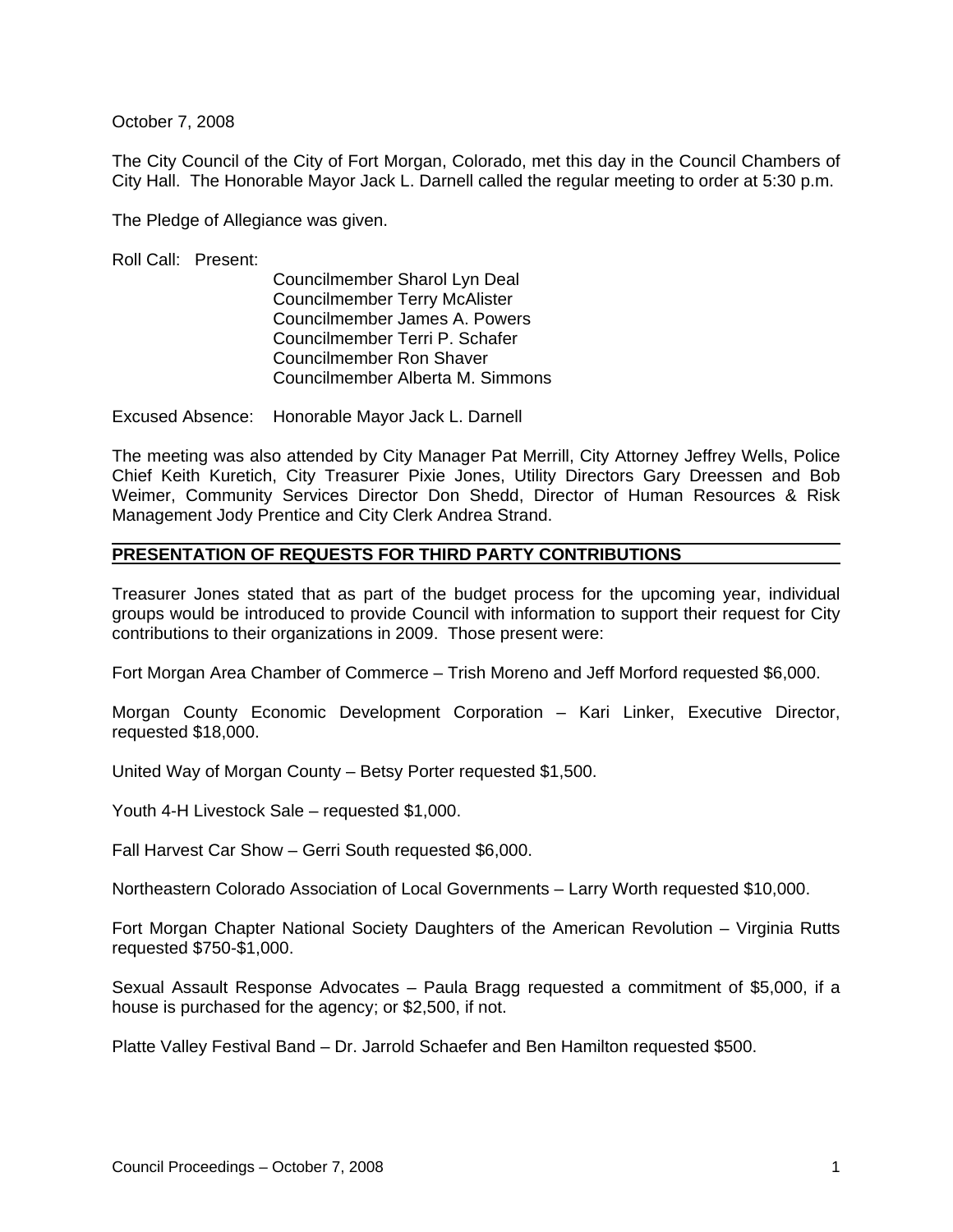Treasurer Jones stated that she had added \$1,100 as "other requested items" for the 2009 budget. Mayor Pro Tem McAlister thanked all of the presenters and stated Council would take action on these on October 14, 2008.

## **SCHEDULE A PUBLIC HEARING FOR NOVEMBER 18, 2008, UPON THE PETITION FOR ANNEXATION BY MATT UNDERWOOD**

Mayor Pro Tem McAlister reported that the City Clerk had received and filed the Annexation Petition submitted by the City of Fort Morgan and Matt Underwood.

Attorney Wells reported on the requirements of the annexation according to Title 31, Article 12, C.R.S., as amended. He stated that the Petition for Annexation requirements had been met and asked for consideration from Council to adopt the Resolution and Notice.

Mayor Pro Tem McAlister stated that the City Council must set a date for a public hearing to receive public comment on the Council's determination that the Petition and the proposed annexation is in substantial compliance with the statutory requirements set forth in C.R.S. 31- 12-104, C.R.S. 31-12-105 and C.R.S 31-12-107.

Councilmember Schafer offered a motion to adopt the proposed Resolution which sets the hearing on the Underwood Annexation for November 18, 2008, at 7:00 p.m. to be held at City Hall, and directs the City Clerk to provide Notice of the hearing to the public as set forth under the Colorado Statutes. Her motion was seconded by Councilmember Powers, said Resolution being in words, letters and figures as follows, to-wit:

## **RESOLUTION**

Whereas, the City Council has received from the City Clerk the Petition for Annexation as filed by Matt Underwood and the City of Fort Morgan; and,

Whereas, the City Council finds that said Petition for Annexation is in substantial compliance with C.R.S. § 31-12-107 (1), specifically including a finding that the Petitioners are the owners of 100% of the territory included in the area proposed to be annexed.

THEREFORE, BE IT RESOLVED BY THE CITY COUNCIL OF THE CITY OF FORT MORGAN, COLORADO:

THAT the City Council finds the Petition for Annexation to be in substantial compliance with C.R.S. § 31-12-107 (1) and hereby schedules a Public Hearing on the Petition for Annexation as required by C.R.S. § 31-12-108, said Public Hearing to be held as follows:

- DATE: November 18, 2008
- TIME: 7:00 P.M.
- PLACE: Council Chambers 100 Main Street Fort Morgan, Colorado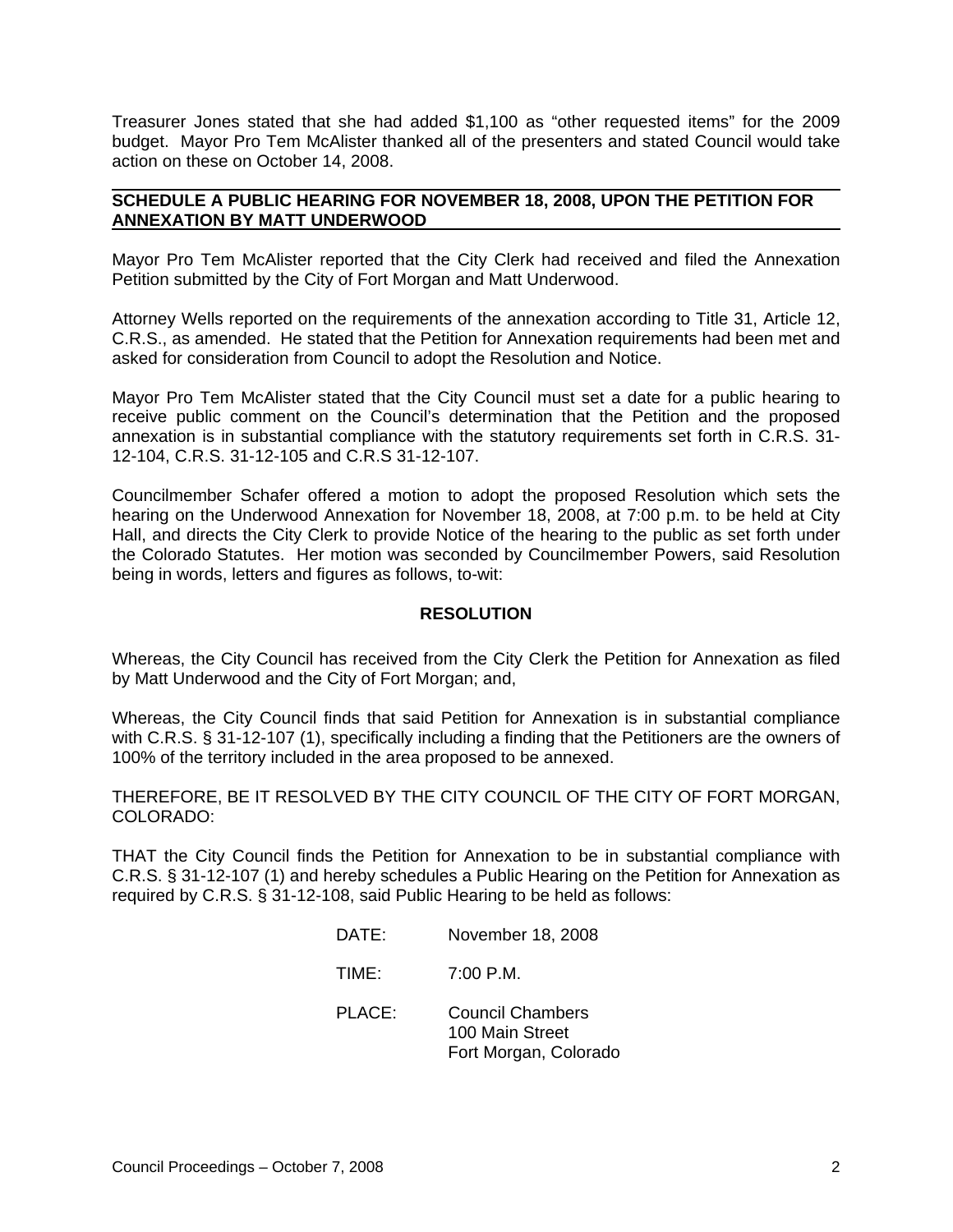The purpose of such Public Hearing is to determine if the proposed annexation complies with C.R.S. §§ 31-12-104 and 31-12-105.

FURTHER, the City Clerk is directed to give notice as required by C.R.S. § 31-12-108 (2) by publication of a copy of this Resolution or the Petition for Annexation as filed (exclusive of signatures), together with a Notice that, on the date, time, and place set forth above, the City Council of the City of Fort Morgan, Colorado, shall hold a Hearing upon the Petition for Annexation for the purpose of determining and finding whether the area proposed to be annexed meets the applicable requirements of C.R.S. §§ 31-12-104 and 31-12-105 and is considered eligible for annexation. Said Notice shall be published once a week for four (4) successive weeks in *The Fort Morgan Times*.

The first publication of such Notice shall be at least thirty (30) days prior to the date of the Public Hearing. The Proof of Publication of the Notice and Resolution or Petition shall be returned when the publication is completed, and the certificate of the Owner, Editor or Manager of the newspaper in which said Notice is published shall be proof thereof, and a Public Hearing shall then be held as provided in said Notice.

FURTHER, a copy of the published Notice, together with a copy of the Petition for Annexation as filed, shall also be sent by registered mail by the City Clerk to the Board of County Commissioners for Morgan County, to the Morgan County Attorney, to the Morgan County Land Use Department, to the local School District and to any special district having territory within the area to be annexed, at least twenty-five (25) days prior to the date fixed for such Public Hearing.

FURTHER, that the Petition for Annexation, including the zoning of the subject property, is hereby referred to the Planning Commission for its review and recommendations, including compliance with the Annexation Plan of the City.

PASSED AND ADOPTED this  $7<sup>th</sup>$  day of October, 2008.

The vote by roll call being: Ayes: Mayor ProTem McAlister; Councilmembers Deal, Powers, Schafer, Shaver and Simmons.

/s/ Jack L. Darnell, Mayor

[ SEAL ]

ATTEST:

/s/ Andrea Strand, City Clerk

#### **CONSENT AGENDA**

Clerk Strand presented the Consent Agenda for Council consideration. Councilmember Simmons offered a Resolution to approve the Consent Agenda as presented and moved for its adoption. Her motion was seconded by Councilmember Schafer; said Consent Agenda being in words, letters and figures as follows, to wit:

- A. Approve the minutes from the September 16, 2008, regular meeting.
- B. Approve the minutes from the September 23, 2008, special meeting.
- C. Approve the reading of a Proclamation for Utilities Week.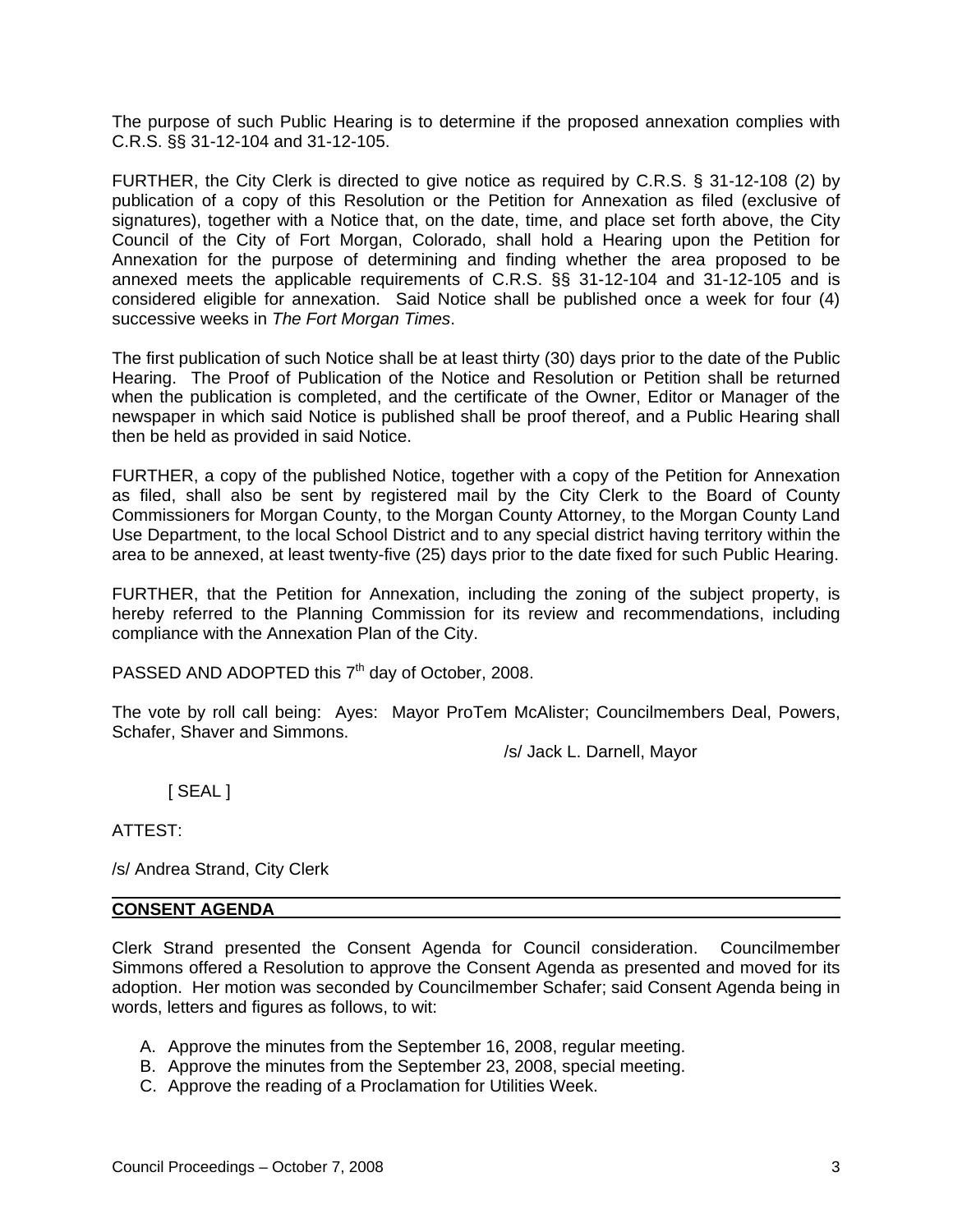D. Second and final reading of Ordinance No. 1074 entitled, "An Ordinance to Apply and Contract for Beneficial Use of Water on Behalf of the City of Fort Morgan, Colorado, a Municipal Corporation, and Prescribing the Terms for Application for an Allocation of the Right to Use Colorado-Big Thompson Project Water to said City of Fort Morgan, Colorado, by Northern Colorado Water Conservancy District," and request to publish by title only.

## **ORDINANCE NO. 1074**

## **AN ORDINANCE TO APPLY AND CONTRACT FOR BENEFICIAL USE OF WATER ON BEHALF OF THE CITY OF FORT MORGAN, COLORADO, A MUNICIPAL CORPORATION, AND PRESCRIBING THE TERMS FOR APPLICATION FOR AN ALLOCATION OF THE RIGHT TO USE COLORADO-BIG THOMPSON PROJECT WATER TO SAID CITY OF FORT MORGAN, COLORADO, BY NORTHERN COLORADO WATER CONSERVANCY DISTRICT.**

**WHEREAS**, under the Water Conservancy Act of Colorado, Title 37, Article 45, Colorado Revised Statutes of 1973, it is necessary that the City Council of the City of Fort Morgan, Colorado, a Colorado municipal corporation (hereinafter called "Applicant"), in order to obtain the perpetual right to use Colorado-Big Thompson Project water on an annually renewable basis under C.R.S. §37-45-131 within the boundaries of the Northern Colorado Water Conservancy District, by contract for the beneficial use of water from Northern Colorado Water Conservancy District, shall by ordinance authorize and direct the Mayor and the City Clerk to apply to the Board of Directors of said District for such water contract.

## **NOW, THEREFORE, BE IT ORDAINED BY THE CITY COUNCIL OF THE CITY OF FORT MORGAN, COLORADO:**

**Section 1:** That the City of Fort Morgan, Colorado has determined to apply for a contract providing for the beneficial use of Twenty (20) acre-feet of water from the Northern Colorado Water Conservancy District within the boundaries of the Northern Colorado Water Conservancy District.

**Section 2:** That the Mayor and the City Clerk be and are hereby authorized and directed to apply to the Board of Directors of said Northern Colorado Water Conservancy District for a contract providing to the Applicant the beneficial use of water upon terms prescribed by said Board in the manner and form as in this section provided, to-wit:

## **APPLICATION TO NORTHERN COLORADO WATER CONSERVANCY DISTRICT FOR ANNUALLY RENEWABLE PERPETUAL WATER CONTRACT FOR RIGHT TO USE COLORADO-BIG THOMPSON PROJECT WATER UNDER C.R.S. § 37-45-131**

**Applicant:** City of Fort Morgan, Colorado, a Colorado municipal corporation. The governing body of a Colorado municipal corporation acting in its governmental capacity, hereby applies to Northern Colorado Water Conservancy District, a political subdivision of the State of Colorado, organized and existing by virtue of Title 37, Article 45, Colorado Revised Statutes, 1973, for a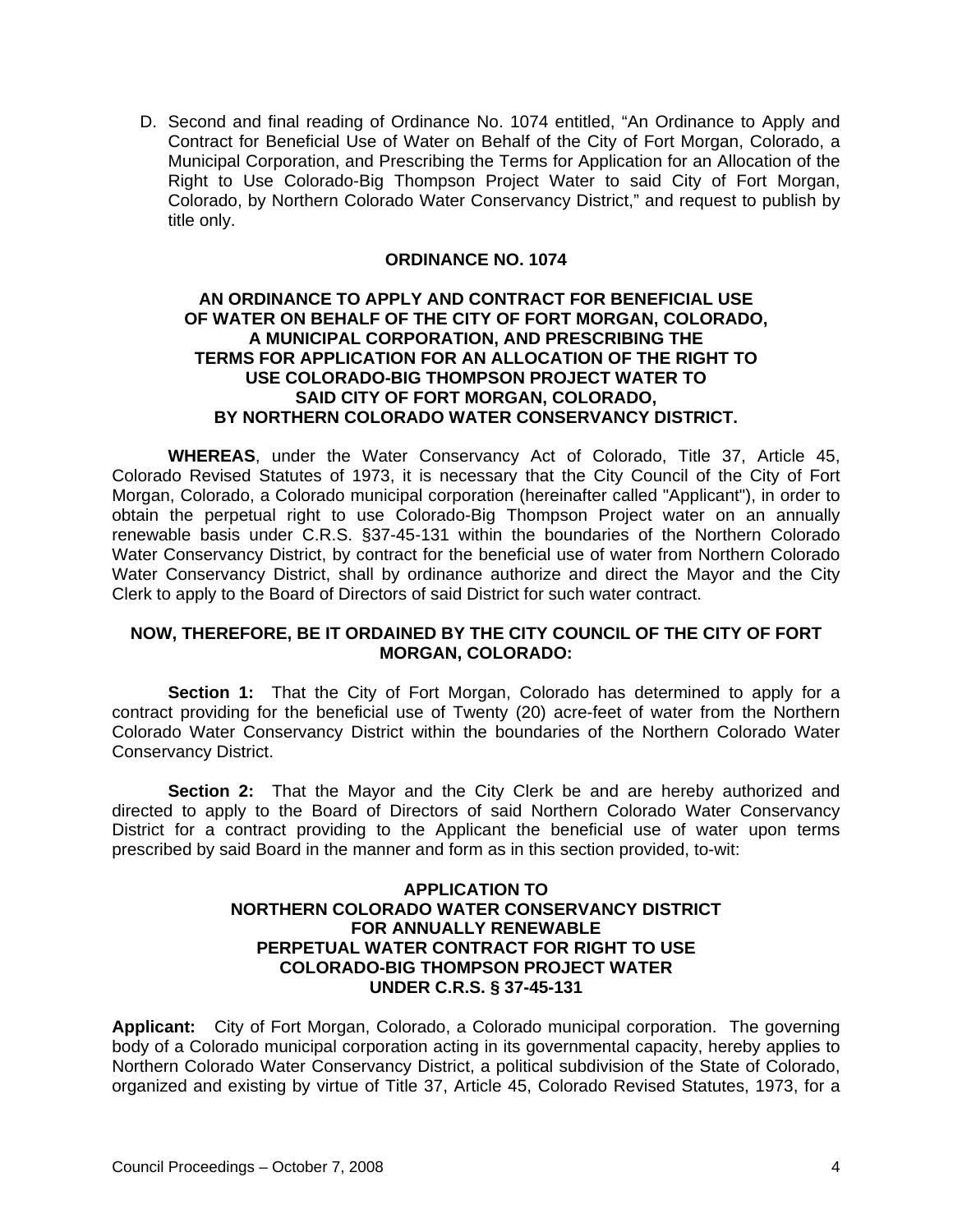contract for the right to beneficially use Colorado-Big Thompson Project water under the following terms and conditions:

- 1. The quantity of water herein requested by Applicant for annual application to beneficial use is Twenty (20) acre-feet to be used so long as the Applicant fully complies with all of the terms, conditions, and obligations hereinafter set forth.
- 2. It is understood and agreed by the Applicant that any water provided for use under this contract by the Board of Directors of said District shall be primarily for domestic, irrigation, or industrial use within or through facilities or upon lands owned or served by said Applicant, provided however, that all lands, facilities, and serviced areas which receive benefit from the use of water (whether water service is provided by direct delivery, by exchange, or otherwise) shall be situated within the boundaries of the Northern Colorado Water Conservancy District.
- 3. Applicant agrees that an acre-foot of water as referred to herein is defined as being onethree-hundred-ten-thousandth (1/310,000) of the quantity of water annually declared by the Board of Directors of the District to be available for delivery from the water supplies of the District. Applicant agrees that such water shall be delivered from the works of the District at such existing District delivery point or points as may be specified by the Applicant and that the water delivery obligation of the District shall terminate upon release of water from said works. Further, the Applicant agrees that on November 1 of each year, any water undelivered from the annual quantity made available to the Applicant shall revert to the water supplies of the District.
- 4. Applicant agrees to pay annually in advance for the amount of water herein provided for use under this contract by the Board of Directors of said District at a price per acre-foot to be fixed annually by said Board; and, further, agrees that the initial annual payment shall be made, in full, within fifteen (15) days after the date of notice from the District that the initial payment is due hereunder. Said notice will advise the Applicant, among other things, of the water year to which the initial payment shall apply and the price per acrefoot which is applicable to that year. Annual payments for each water year thereafter shall be made in advance by the Applicant on or before each October 1, thirty-one (31) days prior to the start of the water year, at the rate per acre-foot established by the Board for municipal water use in that water year. For the purpose of this water contract, the water year is defined to be from November 1 to October 31 of the following year.

If an annual payment, as herein provided, is not made by the due date, written notice thereof, by certified mail, will be given by said District to the Applicant at the following address: P.O. Box 100, Fort Morgan, Colorado 80701.

Water deliveries shall be suspended as of November 1 of the new water year until payment of the delinquency is made. If payment is not made within ninety (90) days after the date of mailing of said written notice, Applicant shall have no further right, title, or interest under this contract; and the right of use of water, as herein made, shall be disposed of at the discretion of the Board of Directors of said District in accordance with the applicable provisions of C.R.S. §§ 37-45-132 and 7-42-104. Any proceeds from any sale of the right of use to another allottee shall be paid to Applicant over and above the District's actual expense in terminating and disposing of the contract right of use.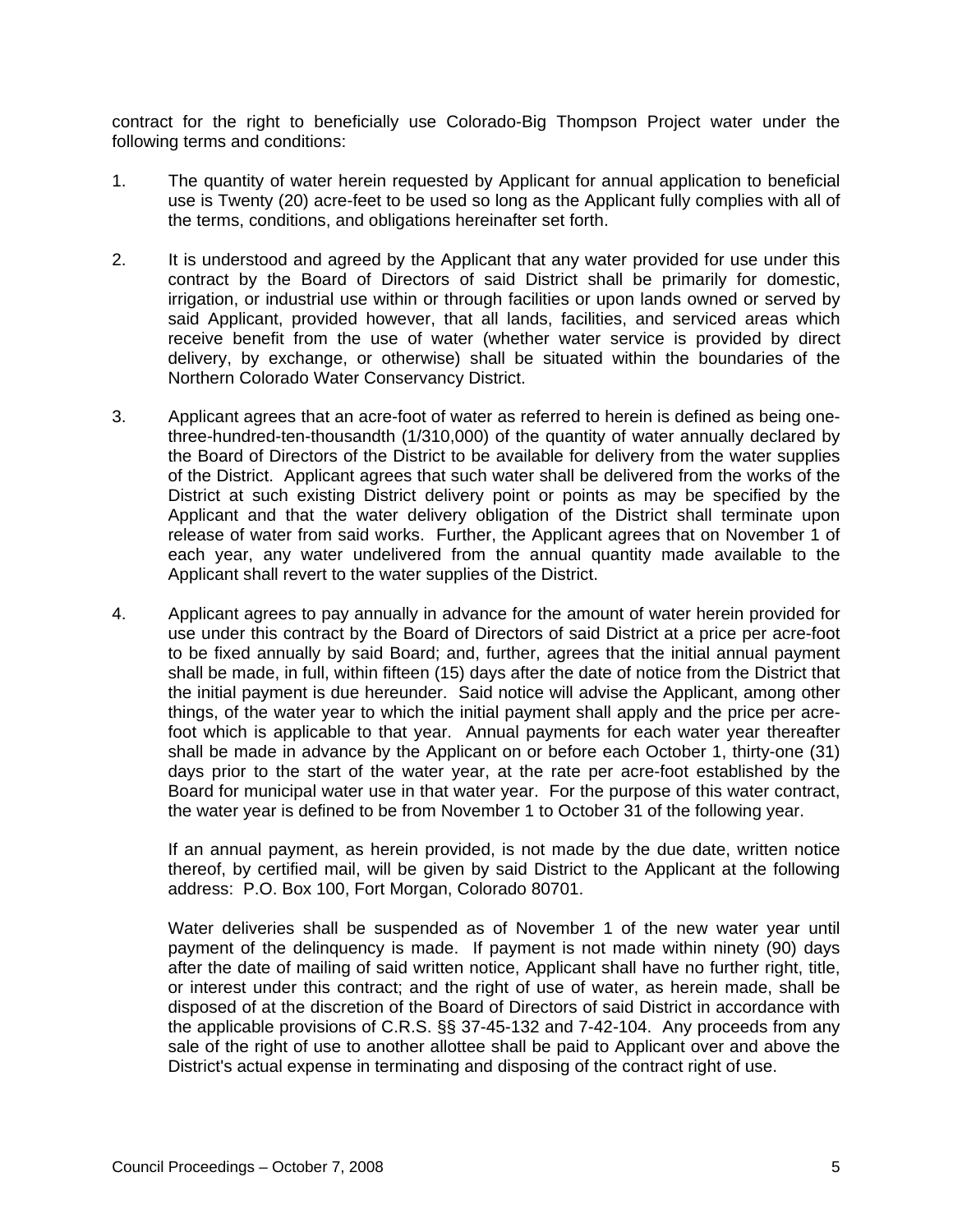- 5. This right of use shall be perpetual on an annually renewable basis. If the annual payment is made as provided in this application, the right of use shall be automatically renewed for another water year without any further action of the District; if the annual payment is not timely made, as provided above, the right of use shall terminate.
- 6. Applicant agrees that the water allocation shall be beneficially used for the purposes and in the manner specified herein, and that this right of use is made for the exclusive benefit of the Applicant and shall not inure to the benefit of any successors or assigns of said Applicant without prior specific approval of the Board of Directors of said District.
- 7. Applicant agrees to be bound by the provisions of the Water Conservancy Act of Colorado; by C.R.S. § 37-45-131; by the Rules and Regulations and policies of the Board of Directors of said District; and by the Repayment Contract of July 5, 1938, between said District and the United States and all amendments thereof and supplements thereto.
- 8. Applicant agrees, as a condition of this contract, to enter into an "Operating Agreement" with said District if and when the Board of said District finds and determines that such an agreement is required by reason of additional or special services requested by the Applicant and provided by the District. Said agreement may contain, but not be limited to, provision for water delivery at times or by means not provided within the terms of standard contracts of the District; additional annual monetary consideration for extension of District delivery services and for additional administration, operation and maintenance costs; or for other costs to the District which may arise through provision of services to the Applicant.

**Section 3:** In the opinion of the City Council of the City of Fort Morgan, Colorado, acquisition of this annually renewable perpetual right of use water contract for Colorado-Big Thompson Project water from Northern Colorado Water Conservancy District and the right to the beneficial use of water thereunder by said City of Fort Morgan, Colorado is necessary; that the continued acquisition and use of this water supply is essential for the well-being of the community and for the preservation of the public peace, health, and safety; and that the adequate protection of the health of the inhabitants of the community requires an immediate increase in Applicant's water supply. It is, therefore, declared that an emergency exists; that this **Ordinance** shall take effect as an emergency measure and that it shall be published in the manner and shall take effect as provided by the statutes of the State of Colorado or the *Charter* of the Applicant.

READ, PASSED ON FIRST READING AND ORDERED PUBLISHED the 16<sup>th</sup> day of September, 2008.

> THE CITY COUNCIL OF THE CITY OF FORT MORGAN, COLORADO

[ SEAL ]

BY: /s/ Jack L. Darnell Mayor

ATTEST:

/s/ Andrea J. Strand City Clerk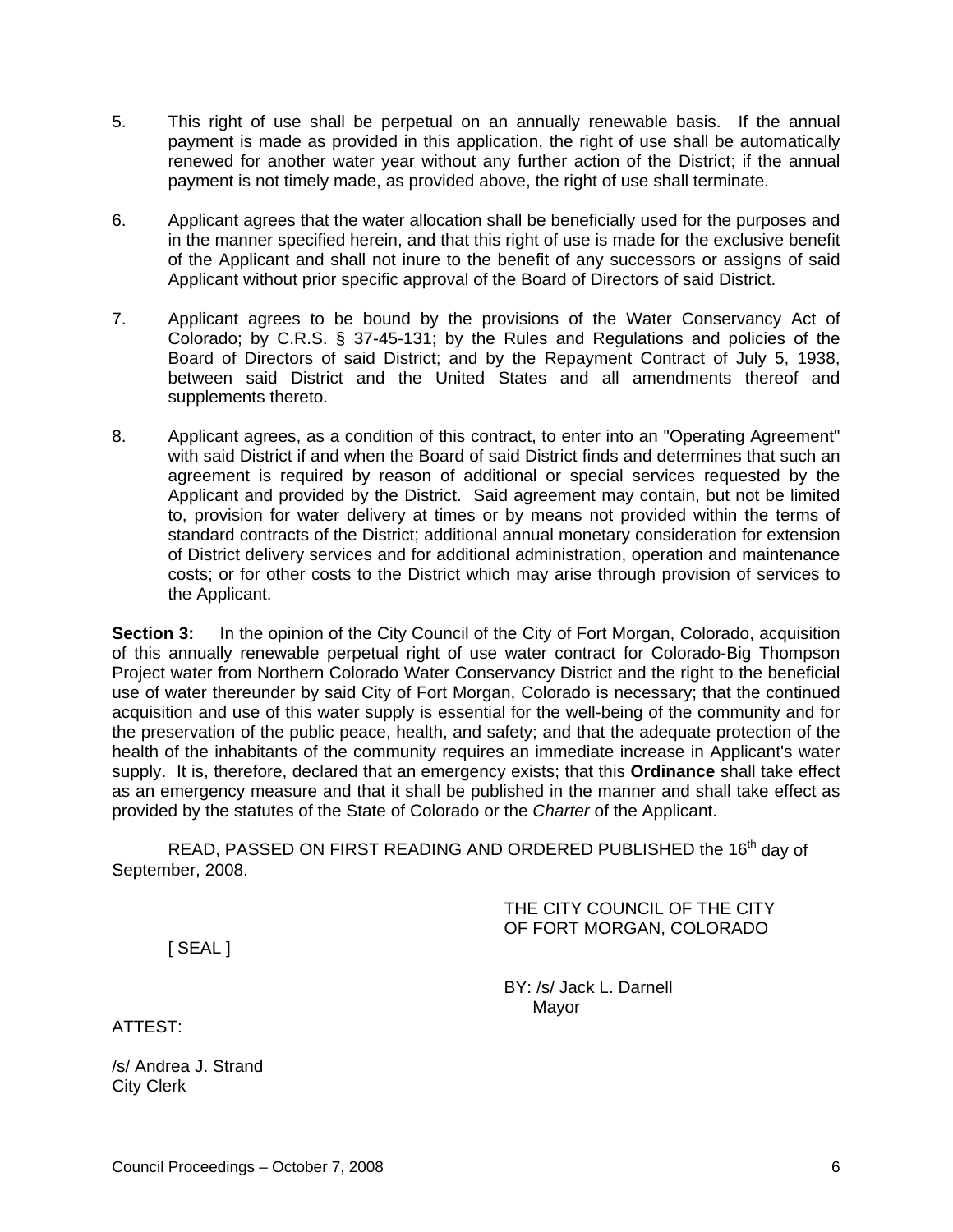PASSED, APPROVED AND ADOPTED ON FINAL READING AND ORDERED PUBLISHED BY TITLE ONLY on the  $7<sup>th</sup>$  day of October, 2008.

## THE CITY COUNCIL OF THE CITY OF FORT MORGAN, COLORADO

[ SEAL ]

BY: /s/ Jack L. Darnell Mayor

ATTEST:

/s/ Andrea J. Strand City Clerk

## **ORDER ON APPLICATION**

Application having been made by or on behalf of all parties interested in this allocation of the right to use Colorado-Big Thompson Project water and after a Hearing by the Board, it is hereby ORDERED that the above application be granted and an allotment contract for Twenty (20) acre-feet of water is hereby made to the City of Fort Morgan, Colorado, a Colorado municipal corporation, for the beneficial uses set forth in said application upon the terms, conditions, and manner of payment as therein specified.

| <b>NORTHERN</b>             | <b>COLORADO</b> | <b>WATFR</b> |
|-----------------------------|-----------------|--------------|
| <b>CONSERVANCY DISTRICT</b> |                 |              |

By: \_\_\_\_\_\_\_\_\_\_\_\_\_\_\_\_\_\_\_\_\_\_\_\_\_\_\_\_\_

I hereby certify that the above Order was entered by the Directors of Northern Colorado Water Conservancy District on the \_\_\_\_\_ day of \_\_\_\_\_\_\_\_\_\_\_\_\_\_\_\_A.D., 2008.

ATTEST:

\_\_\_\_\_\_\_\_\_\_\_\_\_\_\_\_\_\_\_\_\_\_\_\_\_\_\_\_\_ Acting Secretary

E. Accept the bid from Johnson, Holscher & Co. to conduct the City of Fort Morgan's annual audit in the amount of \$15,575 for 2008, \$15,825 for 2009 and \$16,825 for 2010; with a contingency that we may pay for additional services for a single audit report or for the completion of a Comprehensive Annual Financial Report.

All matters listed under Item 5, Consent Agenda, are considered routine business by the Council and will be enacted with a single motion and a single vote by roll call. There will be no separate discussion of these items. If discussion is deemed necessary, that item should be removed from the Consent Agenda and considered separately.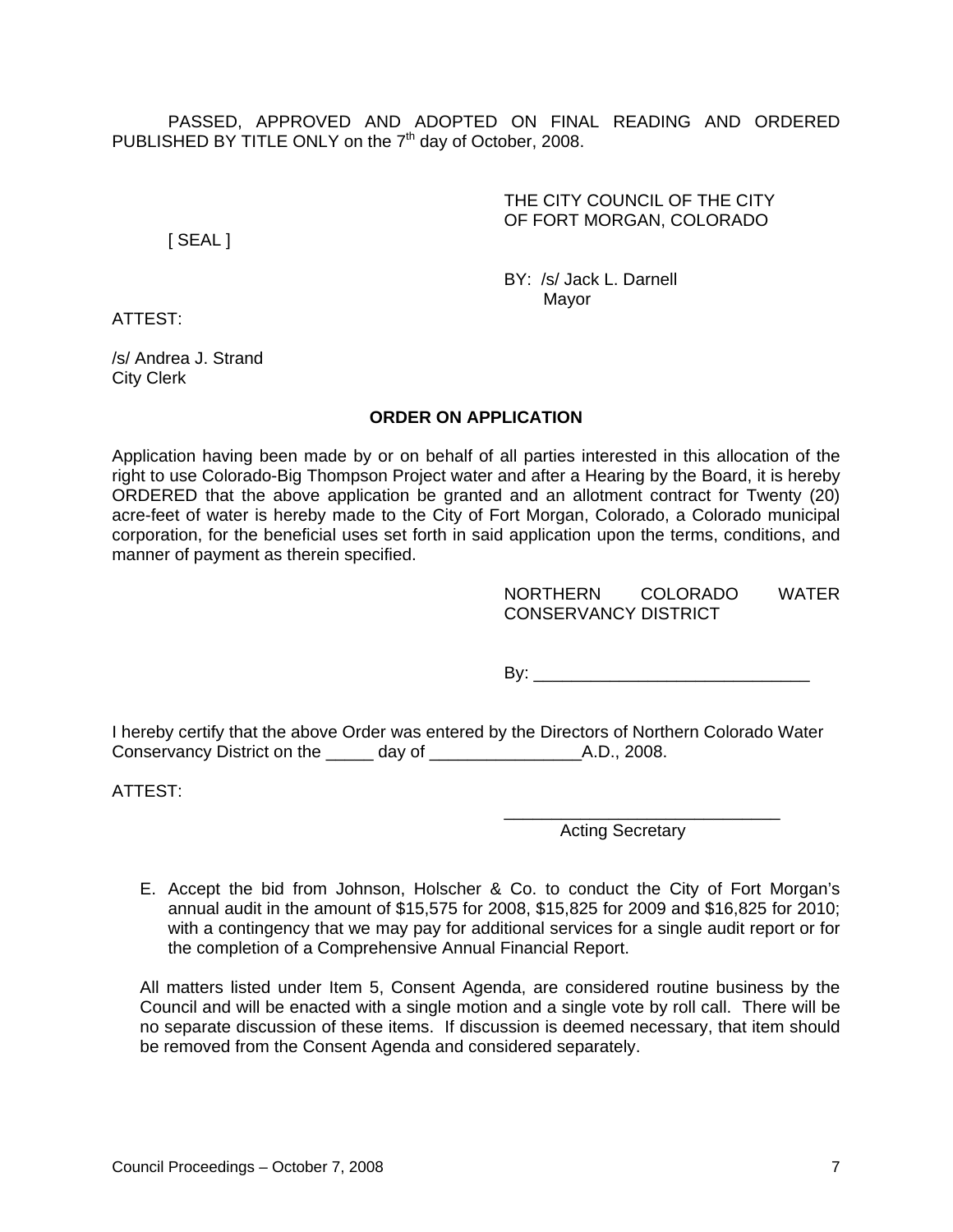PASSED, APPROVED AND ADOPTED this 7<sup>th</sup> day of October, 2008, the vote upon roll call being as follows: Ayes: Mayor Pro Tem McAlister; Councilmembers Deal, Powers, Schafer, Shaver and Simmons. Nays: none.

#### **READING OF THE PROCLAMATION FOR UTILITIES WEEK**

Mayor Pro Tem McAlister read the Proclamation for Utilities Week:

## **PROCLAMATION**

## **IN APPRECIATION OF CITY OF FORT MORGAN UTILITIES**

- WHEREAS, We, the Citizens of Fort Morgan, place high value on local control over utility services and therefore have chosen to operate community-owned, locally controlled, not-for-profit utilities and, as consumers and owners of our utilities, have a direct say in utility operations and policies; and
- WHEREAS, City of Fort Morgan utilities provide our homes, businesses, social services and local government agencies with reliable, efficient, and cost-effective electric, gas, water and wastewater services employing sound business practices designed to ensure the best possible service at not-for-profit rates; and
- WHEREAS, City of Fort Morgan utilities are valuable community assets that contribute substantially to the well-being of local citizens through energy efficiency, customer service, environmental protection, economic development, and safety awareness; and
- WHEREAS, the City of Fort Morgan is a dependable and trustworthy institution whose local utility operation provides many consumer protections and continues to make our community a better place in which to work and live;
- NOW THEREFORE BE IT RESOLVED: that the City of Fort Morgan will continue to work to bring the lowest-cost, safe, and reliable utilities to community homes and businesses just as it has since 1906, the year when the electric utility was first created, to serve all of the citizens of Fort Morgan; and
- BE IT FURTHER RESOLVED: that the week of October 5-11, be designated Utilities Week in order to honor City of Fort Morgan utilities for its contributions to the community and to make the consumer-owners, policy makers, and employees more aware of its contributions to their well-being;
- THEREFORE, I, Jack Darnell, Mayor of the City of Fort Morgan, do hereby proclaim the week of October 5 - 11, 2008, as

#### CITY OF FORT MORGAN UTILITIES WEEK

IN WITNESS WHEREOF, I have hereunto set my hand and caused the official seal of the City of Fort Morgan, Colorado, to be affixed this  $25<sup>th</sup>$  day of September, 2008.